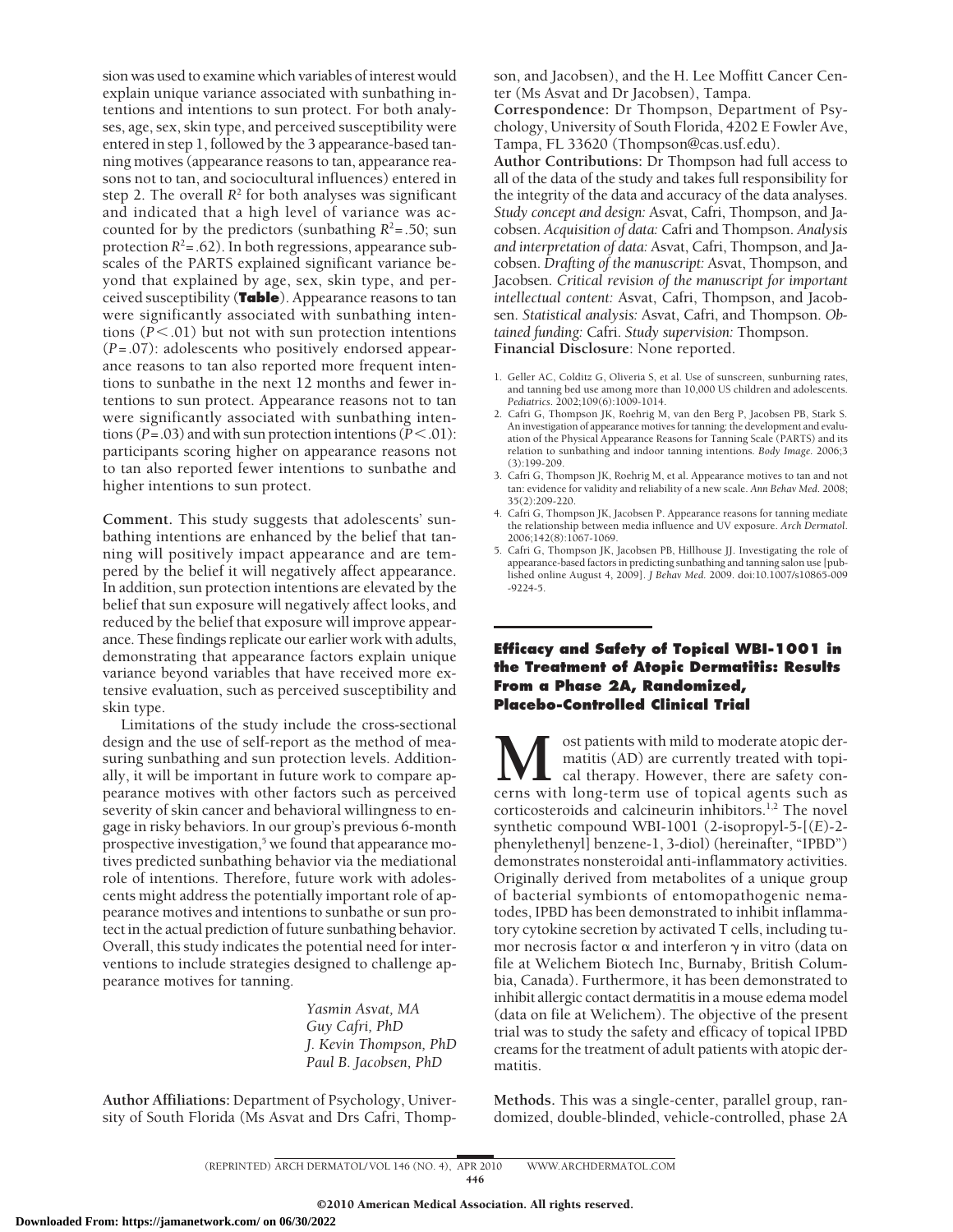

**Figure 1.** Percentage reduction from the baseline in mean skin evaluation scores in patients with atopic dermatitis treated with topical placebo (vehicle), IPBD, 0.5%, and topical IPBD, 1.0%, creams. A, EASI; B, SCORAD; C, IGA; D, pruritus; and E, affected BSA. For all abbreviation expansions see the introduction and "Methods" section herein. Treatment was discontinued in all cases at week 4; the dotted lines indicate the scores 1 week after discontinuation of treatment. The points at which the data reached a level of statistical significance compared with the placebo cream.

study in adults with AD. The study was conducted in accordance with the Declaration of Helsinki and International Conference on Harmonization and Good Clinical Practice guidelines and was reviewed and approved by an institutional review board. Thirty-seven men and women were randomized (1:1:1) to apply twice daily either the vehicle cream, IPBD, 0.5%, cream, or IPBD, 1.0%, cream for 4 weeks.

Safety and tolerability of topically applied IPBD were assessed by physical examinations, electrocardiography, hematologic and clinical chemical analysis, urinalysis, and by evaluating adverse events. Efficacy of IPBD was assessed by measuring the mean values and percentage changes over baseline in the Eczema Area Severity Index (EASI) scores,<sup>3</sup> SCORing Atopic Dermatitis score (SCORAD),<sup>4</sup> Investigator's Global Assessment (IGA),<sup>5</sup> body surface area (BSA) involvement, and pruritus (10-cm visual analog scale). To be eligible, patients had to have a minimum of 1% and a maximum of 10% of their BSA affected with AD excluding the face, groin, scalp, and genital regions; an EASI score of less than 12; and an IGA score of 2 (mild) or 3 (moderate).

A repeated-measures analysis of variance model was used to analyze changes over time. A pairwise group comparison at each visit was performed on all efficacy parameters using a Bonferroni correction. All statistical tests were carried out at the 5% significance level. Efficacy analyses should be considered post hoc analyses because they were not planned before database lock.

**Results.** *Safety*. At both 0.5% and 1.0% concentrations, IPBD was well tolerated by patients. There were no serious adverse events, and no patients discontinued owing to adverse events. Three patients developed mild papules on treated areas: 1 of these was randomized to vehicle, and the other 2 to IPBD, 1.0%. In all cases, the eruptions were mild, and patients continued to apply the study creams to active AD. Two patients who complained of pruritus had both been randomized to vehicle. The only other adverse event coded by the investigator as possibly related to IPBD was a nonspecific anomaly of T wave observed on electrocardiography in a patient randomized to IPBD, 1.0%. However, IPBD was not detected in the plasma samples of this patient at any time points.

*Efficacy*. After 4 weeks of treatment both 0.5% and 1.0% concentrations, IPBD demonstrated significant reduction in EASI (59.3% and 54.9%, respectively, compared with 7.1% for vehicle) ( *P* =.03) (**Figure 1**A), SCORAD (56.2% and 50.1%, respectively, compared with  $18.4\%$  for vehicle)  $(P=.04)$ (Figure 1B), IGA (38.9% and 45.8%, respectively, compared with 5.6% for vehicle (*P*=.003) (Figure 1C), and pruritus scores (74.0% and 56.0%, respectively, compared with  $30.2\%$  for vehicle)  $(P=.04)$ (Figure 1D) and significant reduction in affected BSA (64.4% and 57.7%, respectively, compared with 10.8% for vehicle) (*P*=.03) (Figure 1E). At week 4, 50% of subjects in both active treatment arms (n=23) had an IGA of 0 (clear) or 1 (almost clear) compared with 8.3% for the vehicle arm (n=12) (**Figure 2**).

*Pharmacokinetics*. Pharmacokinetic analyses showed that IPBD was minimally absorbed. For patients randomized to 0.5% and 1.0% IPBD concentrations, plasma levels of IPBD 8 hours after application ranged from below the lower limit of quantifica-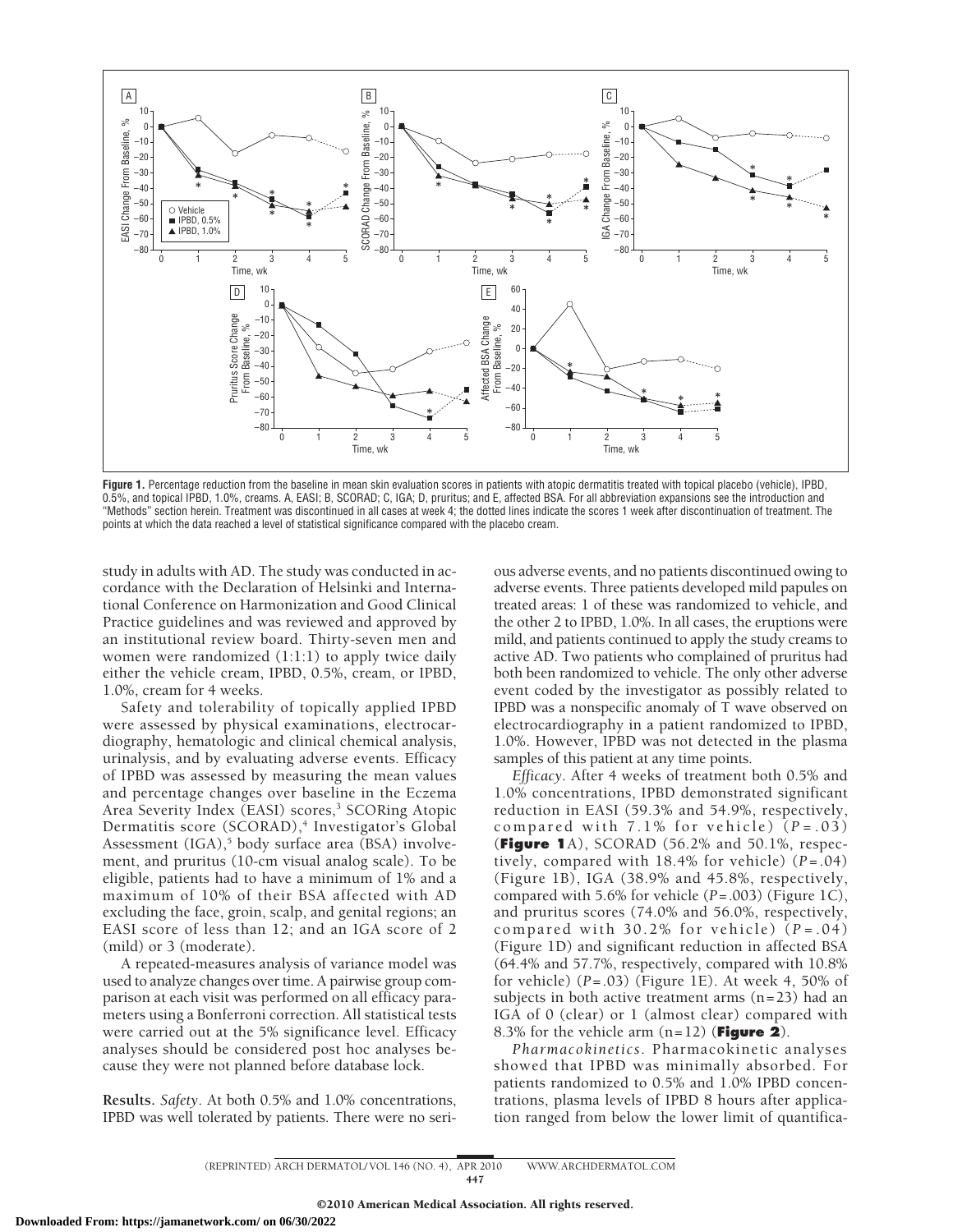

Figure 2. Representative patients with atopic dermatitis before and during treatment. Patients with atopic dermatitis were photographed at baseline and at weeks 1, 2, and 4 of the treatment regimen with placebo cream (A), IPBD, 0.05%, cream (B), or IPBD, 1.0%, cream (C). IPBD indicates novel synthetic compound WBI-1001 (2-isopropyl-5-[(*E* )-2-phenylethenyl] benzene-1, 3-diol).

tion (0.10 ng/mL) to a maximum of 5.97 ng/mL after the first cream application and 0.44 ng/mL at week 4.

**Comment.** Topical IPBD at 0.5% and 1.0% in a cream formulation was well tolerated when used to treat patients with AD. Both 0.5% and 1.0% IPBD were superior to vehicle in improving AD at week 4 as demonstrated by the significant decrease in the EASI, SCORAD, IGA, and BSA scores. These results need to be confirmed by larger clinical trials.

> *Robert Bissonnette, MD, FRCPC Genhui Chen, PhD Chantal Bolduc, MD, FRCPC Catherine Maari, MD, FRCPC Michael Lyle, PhD Liren Tang, PhD John Webster, PhD Youwen Zhou, MD, PhD*

**Author Affiliations:** Innovaderm Research Inc, Montreal, Quebec, Canada (Drs Bissonnette, Bolduc, and Maari); Welichem Biotech Inc, Burnaby, British Columbia, Canada (Drs Chen, Lyle, Tang, and Webster); and Department of Dermatology and Skin Science, University of British Columbia, Vancouver, Canada (Dr Zhou). **Correspondence:** Dr Bissonnette, Innovaderm Research Inc, 1851 Sherbrooke St E, Ste 502, Montreal, QC H2K 4L5, Canada (rbissonnette@innovaderm.ca).

**Author Contributions:** Drs Bissonnette, Chen, Lyle, Tang, Webster, and Zhou had full access to all of the data in the study and take responsibility for the integrity of the data and the accuracy of the data analysis. *Study concept and design:* Bissonnette, Chen, Lyle, Tang, and Webster. *Acquisition of data:* Bissonnette, Bolduc, and Maari. *Analysis and interpretation of data:* Bissonnette, Lyle, Tang, Webster, and Zhou. *Drafting of the manuscript:* Bissonnette, Webster, and Zhou. *Critical revision of the manuscript for important intellectual content:* Bissonnette, Chen, Bolduc, Maari, Lyle, Tang, Webster, and Zhou. *Statistical analysis:* Zhou. *Obtained funding:* Webster. *Administrative, technical, and material support:* Bolduc, Lyle, Tang, and Webster. *Study supervision:* Bissonnette, Bolduc, Maari, Lyle, Tang, and Webster.